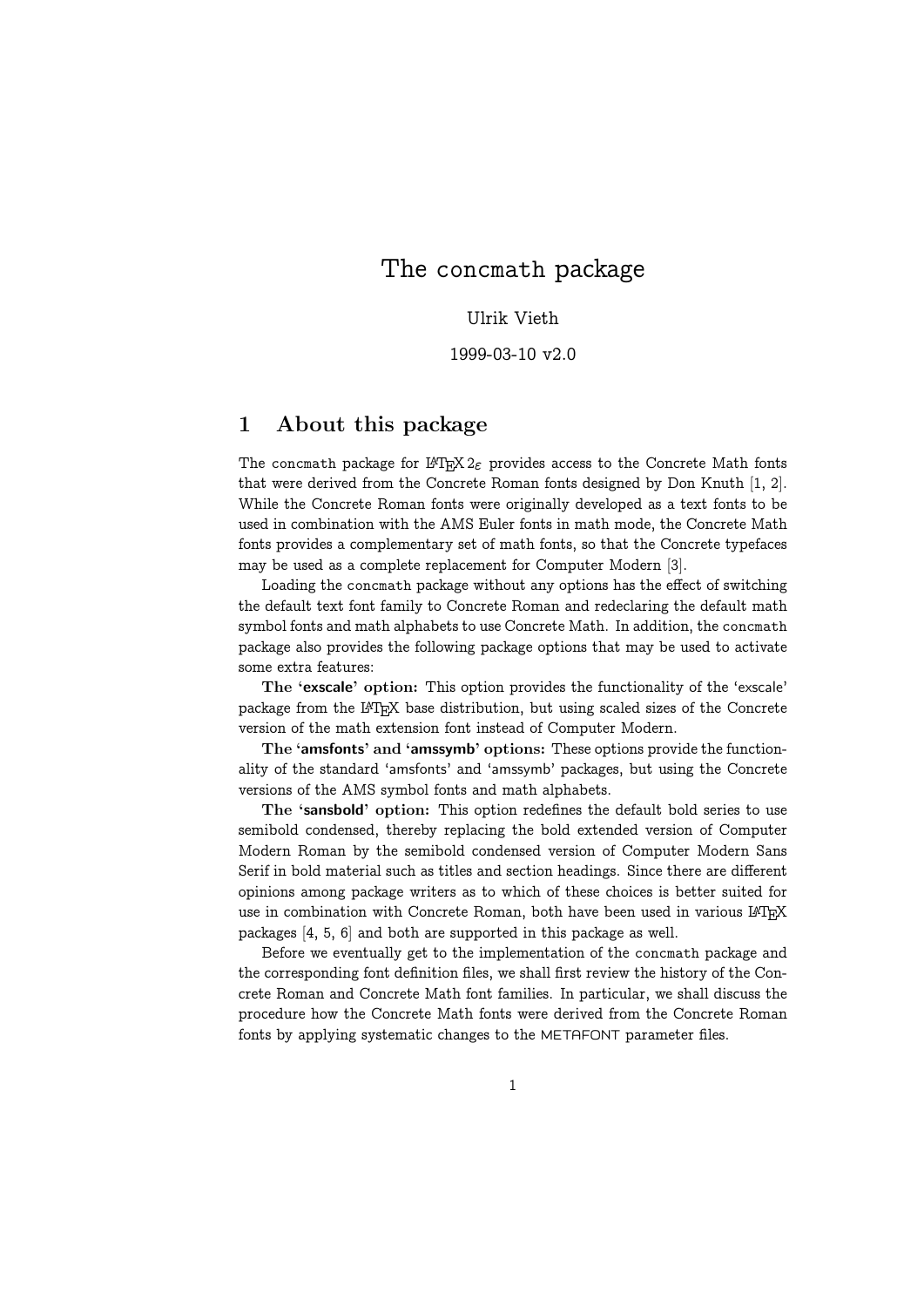# 2 History of the 'Concrete Roman' fonts

When Don Knuth and his co-authors wrote *Concrete Mathematics* [1, 2], they decided to make their book typographically interesting by making it the first one to use a new family of typefaces. The book was to be set using the AMS Euler fonts designed by Hermann Zapf, replacing the usual Computer Modern fonts in math mode. As for the text font, the original intention was to use Computer Modern Roman as usual. However, the combination of Computer Modern in text mode and Euler in math mode soon turned out to be unsatisfactory, and Don Knuth eventually set out to develop a heavier variant of Computer Modern Roman that was better suited to match the somewhat darker color of the Euler fonts.

The result was a square-serif style typeface named Concrete Roman, along with *italics*, slanted, and SMALL-CAPS variants for emphasis and various mark-up elements. Unlike Computer Modern Roman, Concrete Roman features a relatively uniform stroke thickness and does not exhibit strong contrasts between hairlines and stems, making it particularly robust for use in low-resolution printing, but also in display-oriented applications such as transparencies or posters.

The original distribution of Knuth's Concrete fonts consisted exclusively of text fonts. There was no bold series, nor were there any math fonts, since the latter were to be taken from the Euler fonts (or Computer Modern for the geometric math symbols). While there does exists a Concrete Math Italics font shape, ccmi10, this does not actually represent a math font and was not designed to be used as such. It only serves as an extra text font that provides access to the oldstyle numerals and miscellaneous text symbols, such as the tie accent. However, given the meta-ness inherent in the designs of the Computer Modern typefaces [3], it is relatively easy to develop a complete set of Concrete math fonts by applying some simple heuristics, as we shall see in the following section.

# 3 Design of the 'Concrete Math' fonts

The Concrete Math fonts (also known as 'concmath' fonts) were developed by the author in early 1995, originally for use in a poster presentation. When the use of magnified sizes of Computer Modern math fonts printed at low resolution turned out to be unsatisfactory for comfortable reading in poster sizes, the need for a somewhat darker alternative became apparent. Since the only existing alternative would have been to use the AMS Euler fonts in math mode, which were deemed a little too exotic for the intended application, the author set out to investigate the possibilities of generating a complete set of Concrete Math fonts by applying systematic changes to the METAFONT parameter files.

An initial comparison of the existing parameter files for ccr10 and ccmi10 revealed that they were almost identical except for the font identifier, the slant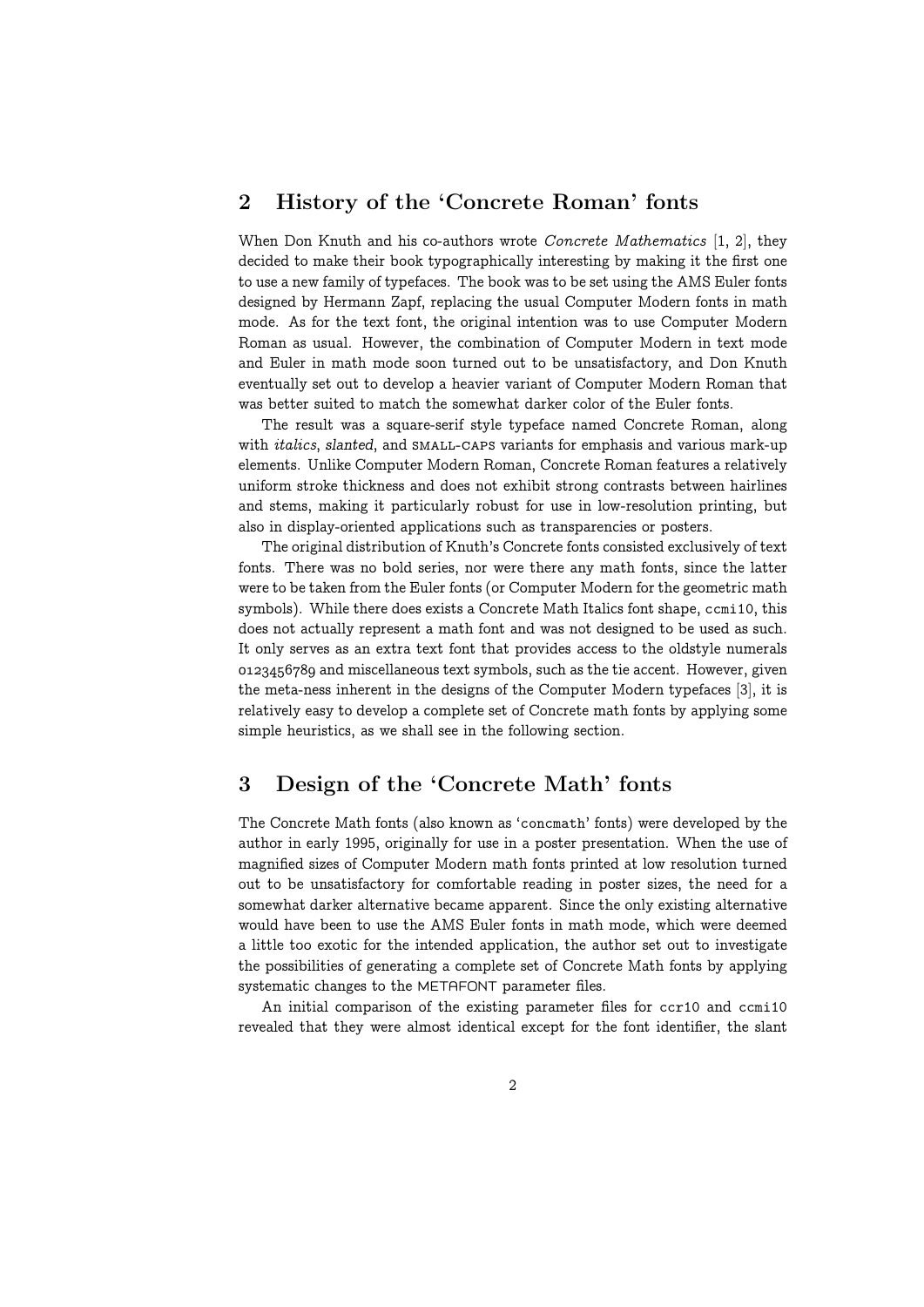| font encoding:                  | OT1   | OML     | OMS        | OMX          | $U+msa$    | $U+msb$    |
|---------------------------------|-------|---------|------------|--------------|------------|------------|
| font name:                      | ccr10 | xccmi10 | xccsy10    | xccex10      | xccam10    | xccbm10    |
| font identifier:                | "CCR" | "CCMI"  | "CCSY"     | "CCEX"       | "CCAM"     | "CCBM"     |
| parameters:                     |       | ccr10   | ccr10      | ccr10        | ccr10      | ccr10      |
| fontdimens:                     |       |         | $cms$ y 10 | $c$ mex $10$ | cmsv10     | $cms$ y 10 |
| slant:                          | 0     | 0.25    | 0.25       | <sup>0</sup> | O          | 0.25       |
| $variant_q$ :                   | false | true    | irrelevant | irrelevant   | irrelevant | irrelevant |
| $math_{\text{math\_fitting}}$ : | false | true    | true       | false        | true       | true       |
| generate:                       | roman | mathit  | mathsy     | mathex       | amsya      | amsyb      |

Table 1: Comparison of the parameters for the Concrete Math typefaces.

parameter, several boolean variables, and the call to the METAFONT driver file. Unlike in the case of cmr10 and cmmi10, there were no differences in the design parameters governing the appearance of the character shapes, so it became almost trivial to generate a full set of Concrete Math Italics fonts in the usual range of sizes between 5 pt and 10 pt by starting from the ccr parameter files and applying the necessary systematic changes listed in Table 1 to produce a math font.

The resulting font shapes were called xccmi where the prefix 'x' was used to avoid any potential name conflicts with font shapes from Don Knuth's distribution of the Concrete fonts, particularly in the case of ccmi10, which despite its name is not a real math font, as discussed earlier.

After the Concrete Math Italics fonts were in place, the next step was to create suitable math symbol and math extension fonts. Once again, the author started with a comparison of the parameter files of the corresponding Computer Modern fonts, which revealed that cmmi and cmsy were identical except for the font identifier, the driver file, and the extra \fontdimen parameters in cmsy that are required for use as a math symbol font in \textfont2. Similarly, the parameters of cmex matched those of cmr except for the font identifier, the driver file, and the \fontdimens in cmex for a math extension font in \textfont3.

In both cases, the corresponding Concrete versions, named xccsy and xccex, could be derived easily by starting from xccmi, applying some systematic changes, and merging in the code for the \fontdimen parameters from cmsy or cmex. Since the details of these parameter calculations weren't documented anywhere, not even in Knuth's Computer Modern Typefaces [3], the author unfortunately had to rely on adapting whatever was there and hoping that it would somehow work for Concrete Math just as well.

Finally, to round off the collection, the author also generated Concrete versions of the AMS math symbol fonts msam and msbm, which were called xccam and xccbm. As in the previous cases, the METAFONT parameter files of the fonts in question were compared to those of the Computer Modern math fonts, and it was found that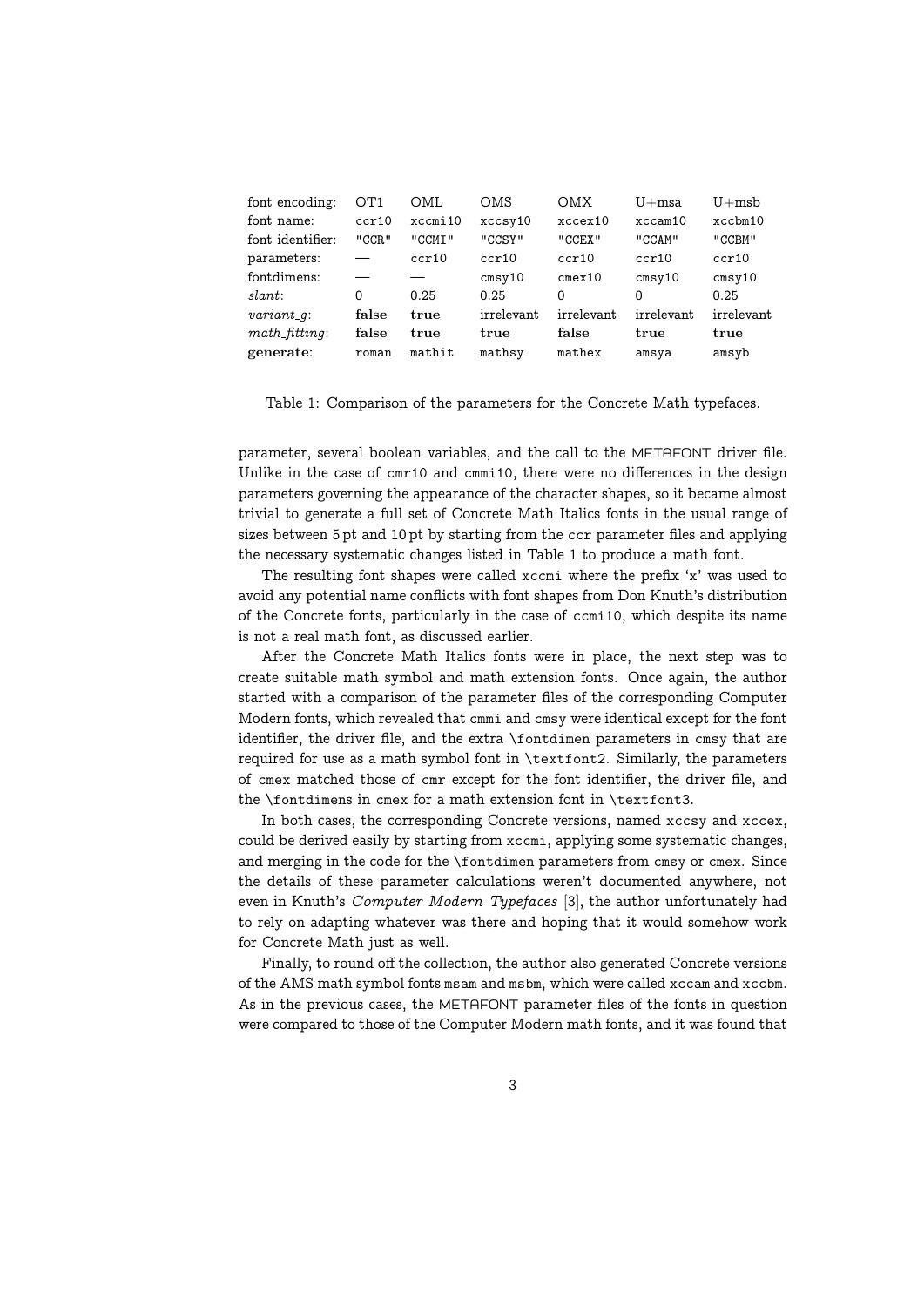both AMS symbol fonts were based on the cmsy parameters. The corresponding Concrete versions were then generated by starting from xccsy and applying the usual systematic changes. In the case of xccam, which also contains some text symbols ' $\mathbb{R}$ ' and ' $\mathbb{S}$ ' based on small-caps parameters, the "lower" parameters were taken from cccsc10 in the 10 pt version, but from msam in the smaller sizes for lack of any other alternatives. While this may not give optimal results for the circled letters, it shouldn't have any adverse effect on the math symbols.

# 4 The implementation

After having reviewed the history of the Concrete Roman and Concrete Math fonts, we now turn to the implementation of the concmath  $\mathbb{F}T_F X$  package and the corresponding font definition files.

## 4.1 Hello, World!

First, we announce the package and the font definition files.

- 1 (package)\NeedsTeXFormat{LaTeX2e}[1996/12/01]
- 2 (package)\ProvidesPackage{concmath}
- 3  $\langle$ OT1ccr $\rangle\$ ProvidesFile{ot1ccr.fd}
- 4  $\langle$ OMLccr $\rangle\$ ProvidesFile{omlccr.fd}
- 5 (OMSccr)\ProvidesFile{omsccr.fd}
- $6 \langle OMLccm\rangle\$ ProvidesFile{omlccm.fd}
- 7  $\langle$ OMSccsy $\rangle$ \ProvidesFile{omsccsy.fd}
- 8  $\langle$  OMXccex $\rangle$ \ProvidesFile{omxccex.fd}
- 9 (Ucca)\ProvidesFile{ucca.fd}
- 10 (Uccb)\ProvidesFile{uccb.fd}
- 11  $\langle +$ package $\rangle$ [1999/03/10 v2.0b LaTeX package for Concrete math fonts]
- 12 (-package)[1999/03/10 v2.0b LaTeX font defs for Concrete math fonts]

## 4.2 Font definition files

#### 4.2.1 Concrete Roman

Here are the standard font definitions for Concrete Roman, including the italics, slanted, and small-caps variants, which are usually only available in 10 pt size. While it would be a trivial exercise to create a full set of slanted fonts by taking the ccr parameter files and setting the slant parameter to  $1/6$  in the ccsl parameter files, we shall only use the sizes provided in Knuth's official distribution. As for the italics and small-caps versions, there is no way to generate appropriate smaller sizes without extensive tuning and testing to derive new parameter sets.

13 (\*OT1ccr)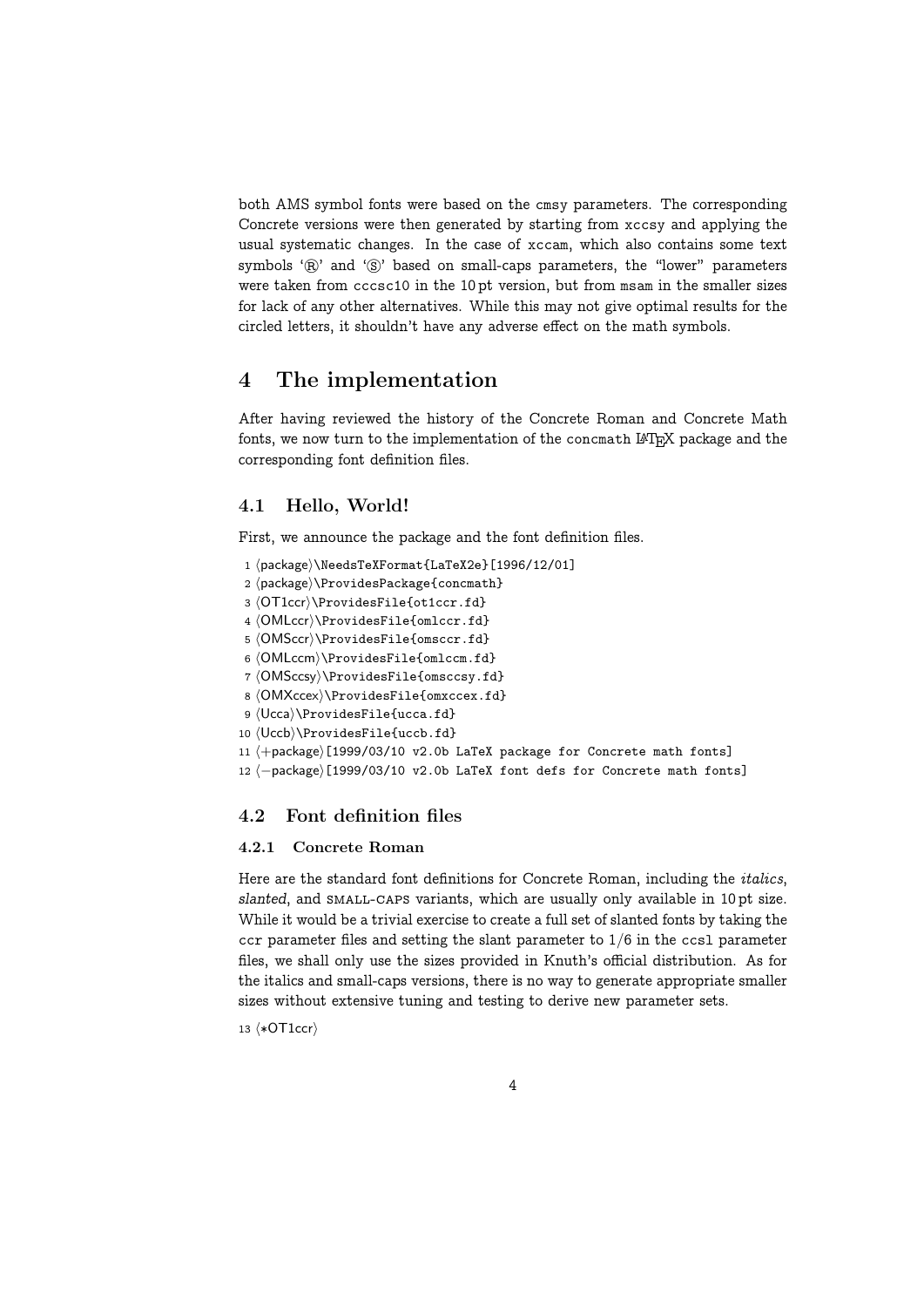```
14 \DeclareFontFamily{OT1}{ccr}{\hyphenchar\font45 }
15 \DeclareFontShape{OT1}{ccr}{m}{n}{
16 <5> <6> <7> <8> <9> gen * ccr
17 <10> <10.95> <12> <14.4> <17.28> <20.74> <24.88> ccr10}{}
18 \DeclareFontShape{OT1}{ccr}{m}{sl}{
19 <5> <6> <7> <8> <9> ccsl9
20 <10> <10.95> <12> <14.4> <17.28> <20.74> <24.88> ccsl10}{}
21 \DeclareFontShape{OT1}{ccr}{m}{it}{
22 <5> <6> <7> <8> <9>
23 <10> <10.95> <12> <14.4> <17.28> <20.74> <24.88> ccti10}{}
24 \DeclareFontShape{OT1}{ccr}{m}{sc}{
25 <5> <6> <7> <8> <9>
26 <10> <10.95> <12> <14.4> <17.28> <20.74> <24.88> cccsc10}{}
```
Next, here are the font substitutions for the bold series. Since there is no bold series in Concrete, we will use the corresponding Computer Modern fonts.

```
27 \DeclareFontShape{OT1}{ccr}{bx}{n} {<-> ssub * cmr/bx/n}{}
28 \DeclareFontShape{OT1}{ccr}{bx}{sl}{<-> ssub * cmr/bx/sl}{}
29 \DeclareFontShape{OT1}{ccr}{bx}{it}{<-> ssub * cmr/bx/it}{}
```
Next, here are the font substitutions for the semibold series. As we shall see below, the concmath package provides a 'boldsans' option which redefines \bfdefault and thus turns all bold material into semibold condensed (which will then be substituted by semibold condensed sans serif). Since some people prefer to use semibold condensed Computer Modern Sans Serif in combination with Concrete Roman, this unusual substitution allows to switch between both choices by selecting or omitting a package option.

```
30 \DeclareFontShape{OT1}{ccr}{sbc}{n} {<-> ssub * cmss/sbc/n}{}
31 \DeclareFontShape{OT1}{ccr}{sbc}{sl}{<-> ssub * cmss/sbc/n}{}
32 \DeclareFontShape{OT1}{ccr}{sbc}{it}{<-> ssub * cmss/sbc/n}{}
```
Finally, here is the font shape declaration for the special purpose condensed slanted font that was used in Concrete Mathematics for so-called 'graffiti'. The concmath package does not bother to provide macros for such kinds of marginal notes, thus users who want to use this feature will have to develop their own.

33 \DeclareFontShape{OT1}{ccr}{c}{sl}{<9> ccslc9}{} 34  $\langle$ /OT1ccr $\rangle$ 

### 4.2.2 Concrete Roman Font Substitutions

For technical reasons it necessary to provide font substitutions for Concrete Roman text symbols in the 'OML' and 'OMS' encodings. Any references to ccr in these encodings will be substituted by references to the corresponding Concrete math italics and math symbol fonts.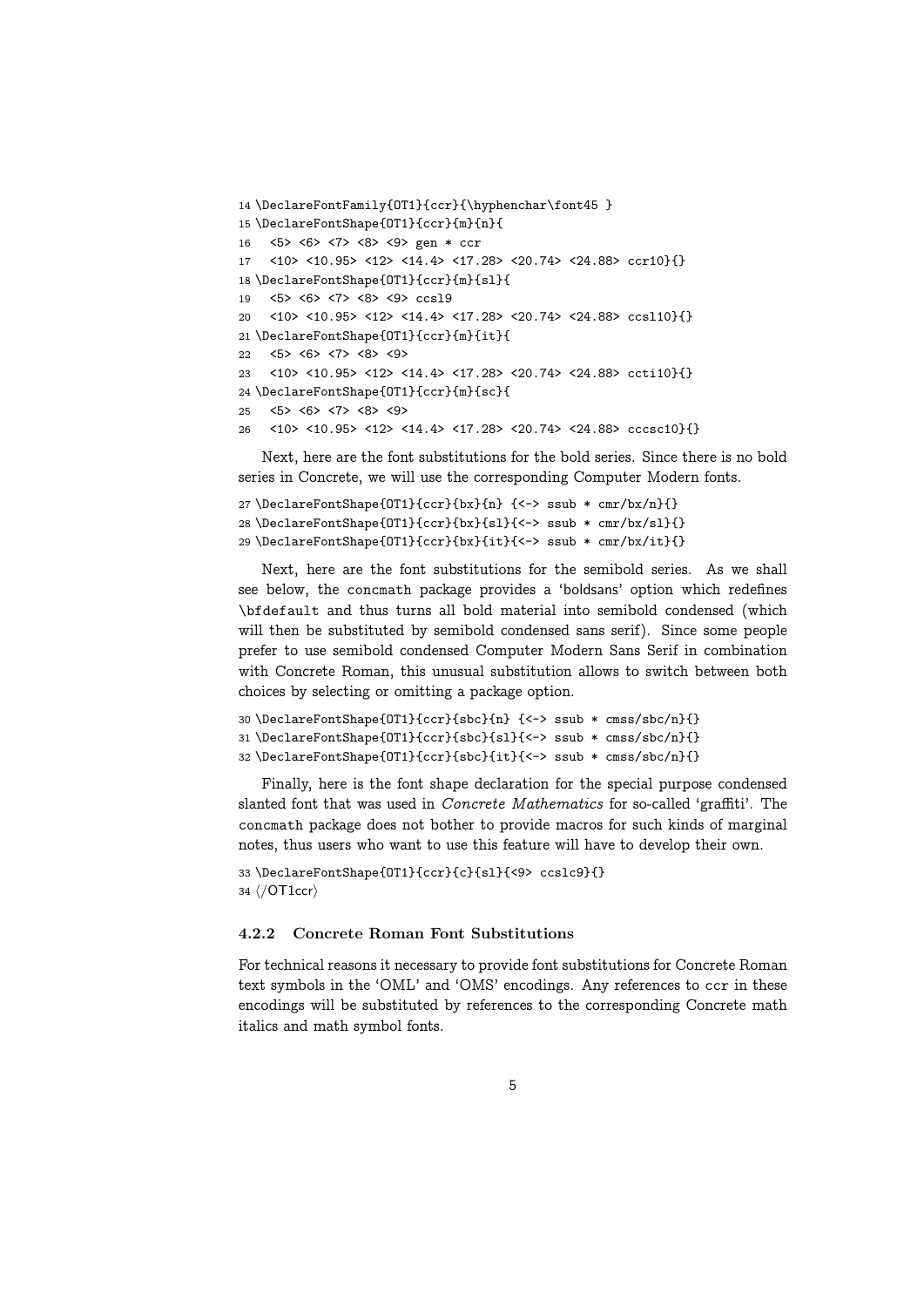```
35 (*OMLccr)
36 \DeclareFontFamily{OML}{ccr}{\skewchar\font127 }
37 \DeclareFontShape{OML}{ccr}{m}{it} {<->ssub * ccm/m/it}{}
38 \DeclareFontShape{OML}{ccr}{bx}{it} {<->ssub * ccm/b/it}{}
39 \DeclareFontShape{OML}{ccr}{sbc}{it}{<->ssub * ccm/m/it}{}
40 \langle/OMLccr\rangle41 \langle *OMSccr \rangle42 \DeclareFontFamily{OMS}{ccr}{\skewchar\font48 }
43 \DeclareFontShape{OMS}{ccr}{m}{n} {<->ssub * ccsy/m/n}{}
44 \DeclareFontShape{OMS}{ccr}{bx}{n} {<->ssub * ccsy/b/n}{}
45 \DeclareFontShape{OMS}{ccr}{sbc}{n}{<->ssub * ccsy/m/n}{}
46 (/OMSccr)
```
#### 4.2.3 Concrete Math Italics

Now, we turn to the font definitions for Concrete Math Italics. Since the xccmi parameters were derived from ccr with some systematic changes, these fonts are available in the same range of sizes, i.e. between 5 pt and 10 pt.

```
47 (*OMLccm)
48 \DeclareFontFamily{OML}{ccm}{\skewchar\font127 }
49 \DeclareFontShape{OML}{ccm}{m}{it}{
50 <5> <6> <7> <8> <9> gen * xccmi
51 <10> <10.95> <12> <14.4> <17.28> <20.74> <24.88> xccmi10}{}
52 \DeclareFontShape{OML}{ccm}{b}{it}{<-> ssub * cmm/b/it}{}
```
Similar to the 9 pt slanted condensed text font for use in 'graffiti', there also exists a 9 pt slanted condensed version of Concrete Math Italics, stripped down to the oldstyle numerals only. This font shape is included here only for completeness, and users should be aware that it won't be usable as a math font.

```
53 \DeclareFontShape{OML}{ccm}{c}{it}{<9> ccmic9}{}
54 \langle/OMLccm\rangle
```
#### 4.2.4 Concrete Math Symbols

Here are the font definitions for the Concrete Math Symbol fonts. Since the xccsy parameters are identical to those of xccmi except for the extra \fontdimen parameters (which were adapted from cmsy), these fonts are available in the same range of sizes as Concrete Roman and Concrete Math Italics.

Most of the geometric math symbols that depend only on the rule thickness will probably turn out to be identical to their Computer Modern counterparts. However, since the 'OMS' encoding also contains a few greek-like symbols such as  $\forall \nabla'$  and 'II' that are clearly affected by the parameter changes, a Concrete version of the math symbol font is obviously necessary.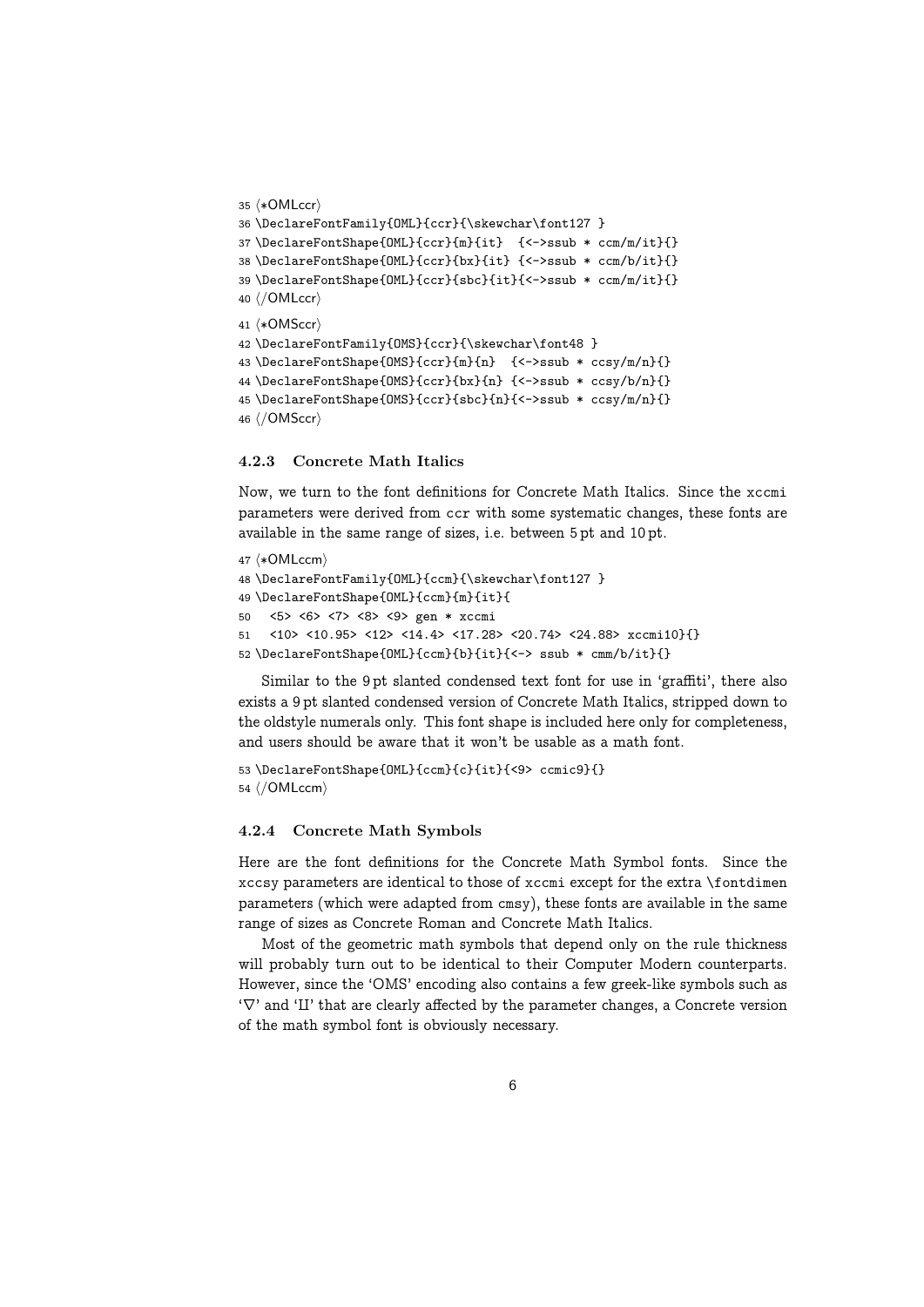```
55 (*OMSccsy)
56 \DeclareFontFamily{OMS}{ccsy}{\skewchar\font48 }
57 \DeclareFontShape{OMS}{ccsy}{m}{n}{
58 <5> <6> <7> <8> <9> gen * xccsy
59 <10> <10.95> <12> <14.4> <17.28> <20.74> <24.88> xccsy10}{}
60 \DeclareFontShape{OMS}{ccsy}{b}{n}{<-> ssub * cmsy/b/n}{}
61 (/OMSccsy)
```
#### 4.2.5 Concrete Math Extension

Here are the font definitions for the Concrete Math Extension fonts. Since the xccex parameters are identical to those of ccr except for the extra \fontdimen parameters (which are adapted from cmex), these fonts are available in the same range of sizes as Computer Modern Math Extension, i.e. between 7 pt and 10 pt. By default, the math extension font is loaded only in a fixed size at 10 pt. However, the concmath package also provides an 'exscale' option to load the math extension font in scaled sizes.

```
62 (*OMXccex)
63 \DeclareFontFamily{OMX}{ccex}{}
64 \DeclareFontShape{OMX}{ccex}{m}{n}{<-> sfixed * xccex10}{}
65 \langle/OMXccex)
```
#### 4.2.6 Concrete AMS Symbols

Finally, here are the font definitions for the Concrete versions of the AMS symbol fonts, msam and msbm. Since the parameters of xccam and xccbm are directly derived from xccsy, these fonts are provided in the full range of sizes between 5 pt and 10 pt.

As in the case of the Concrete Math Symbol font, most of the geometric math symbols will probably remain unchanged from the Computer Modern version, but letter-like symbols such as '\'', ''O', ' $\eth'$ ' or ' $\Box'$ ' will obviously be subject to the parameter changes in the Concrete version, making it necessary to have Concrete versions of the AMS symbol fonts in the first place.

Unfortunately, it appears that some of the characters in the AMS symbol fonts do not work out very well in the Concrete version or suffer from undesirable sideeffects. One such problem is that wide accents are getting much heavier than usual:

 $\tilde{i}$   $\tilde{ii}$   $\tilde{iii}$   $\tilde{iii}$   $\tilde{iviii}$ 

Another problem is that some characters, such as ' $x'$ ' or ' $F'$ ', do not reflect the parameter changes for a Concrete version and still exhibit noticeable contrasts between stems and hairlines typical of Computer Modern fonts. It is possible that this behavior may be due to sub-optimal or inappropriate METAFONT coding.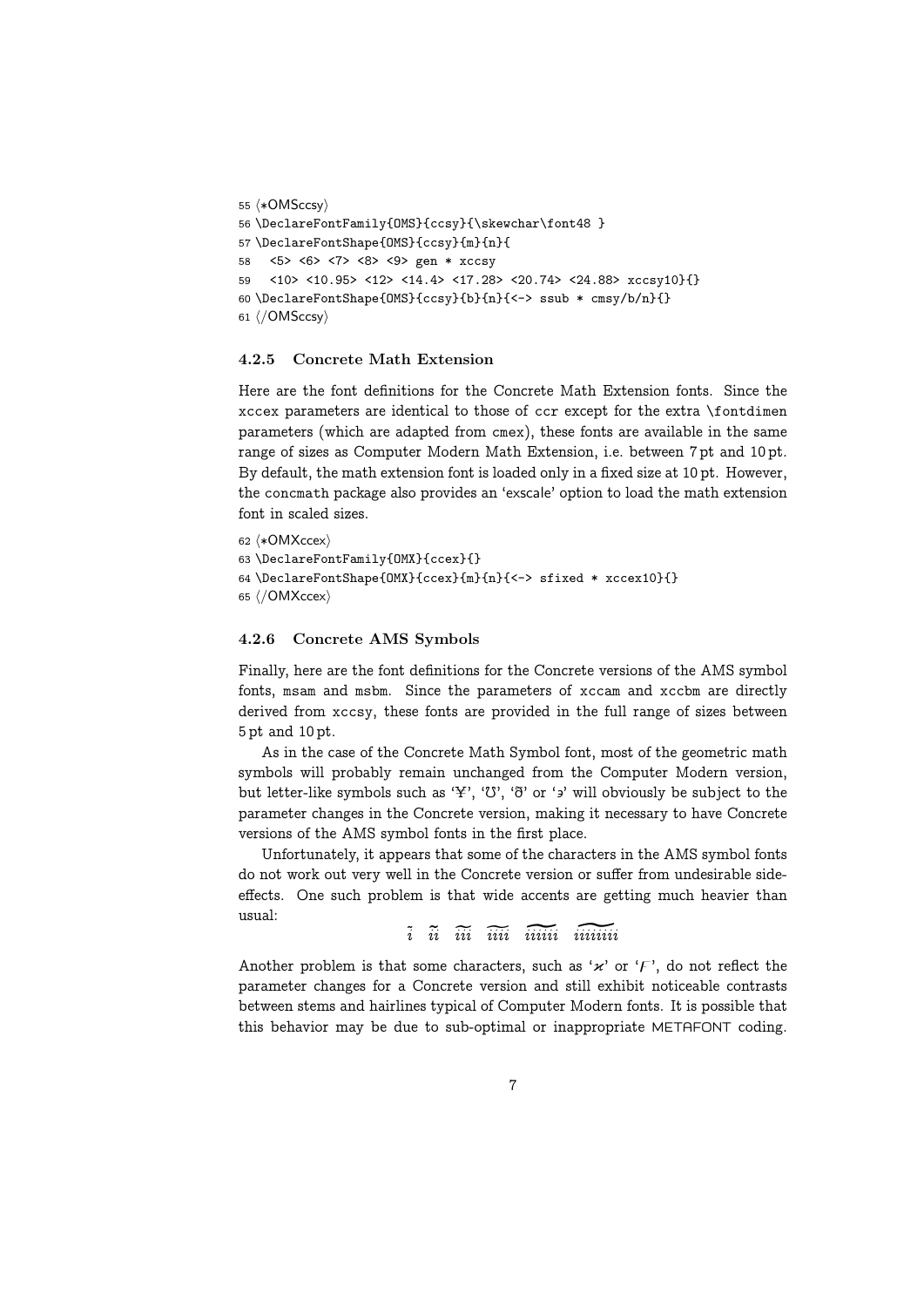However, the author decided to refrain from changes to the AMS font sources for the sake of compatibility.

```
66 (*Ucca)
67 \DeclareFontFamily{U}{cca}{}
68 \DeclareFontShape{U}{cca}{m}{n}{
69 <5> <6> <7> <8> <9> gen * xccam
70 <10> <10.95> <12> <14.4> <17.28> <20.74> <24.88> xccam10}{}
71 \langle/Ucca\rangle72 (*Uccb)
73 \DeclareFontFamily{U}{ccb}{}
74 \DeclareFontShape{U}{ccb}{m}{n}{
75 <5> <6> <7> <8> <9> gen * xccbm
76 <10> <10.95> <12> <14.4> <17.28> <20.74> <24.88> xccbm10}{}
77 \langle/Uccb\rangle
```
### 4.3 The concmath package

After we have discussed the font definition files, we now turn to the concmath package itself, starting with the declaration of package options.

### 4.3.1 Declaring package options

As mentioned in the introduction, the concmath package provides an 'exscale' option that provides the functionality of the 'exscale' package from the LATEX base distribution, but using the Concrete version of the math extension font.

Since it doesn't seem to be possible to nest a \DeclareFontShape declaration within the \AtBeginDocument hook, we have to make use of a global switch \ifcc@exscale and put the relevant code directly into the package file to be executed immediately after \ProcessOptions. Apart from this minor complication, the code for this option is relatively simple. We just load the default LATEX 'exscale' package and redeclare the largesymbols symbol font afterwards.

```
78 (*package)
79 \newif\ifcc@exscale \cc@exscalefalse
80 \DeclareOption{exscale}{%
81 \cc@exscaletrue % something to do after \ProcessOptions
82 \AtBeginDocument{\RequirePackage{exscale}
83 \DeclareSymbolFont{largesymbols}{OMX}{ccex}{m}{n}}}
```
The declaration of 'amsfonts' and 'amssymb' options is similar, but slightly easier. Here, wee simply load the relevant LAT<sub>EX</sub> package files and redeclare the AMS Symbol fonts afterwards using the Concrete versions.

84 \DeclareOption{amsfonts}{%

85 \AtBeginDocument{\RequirePackage{amsfonts}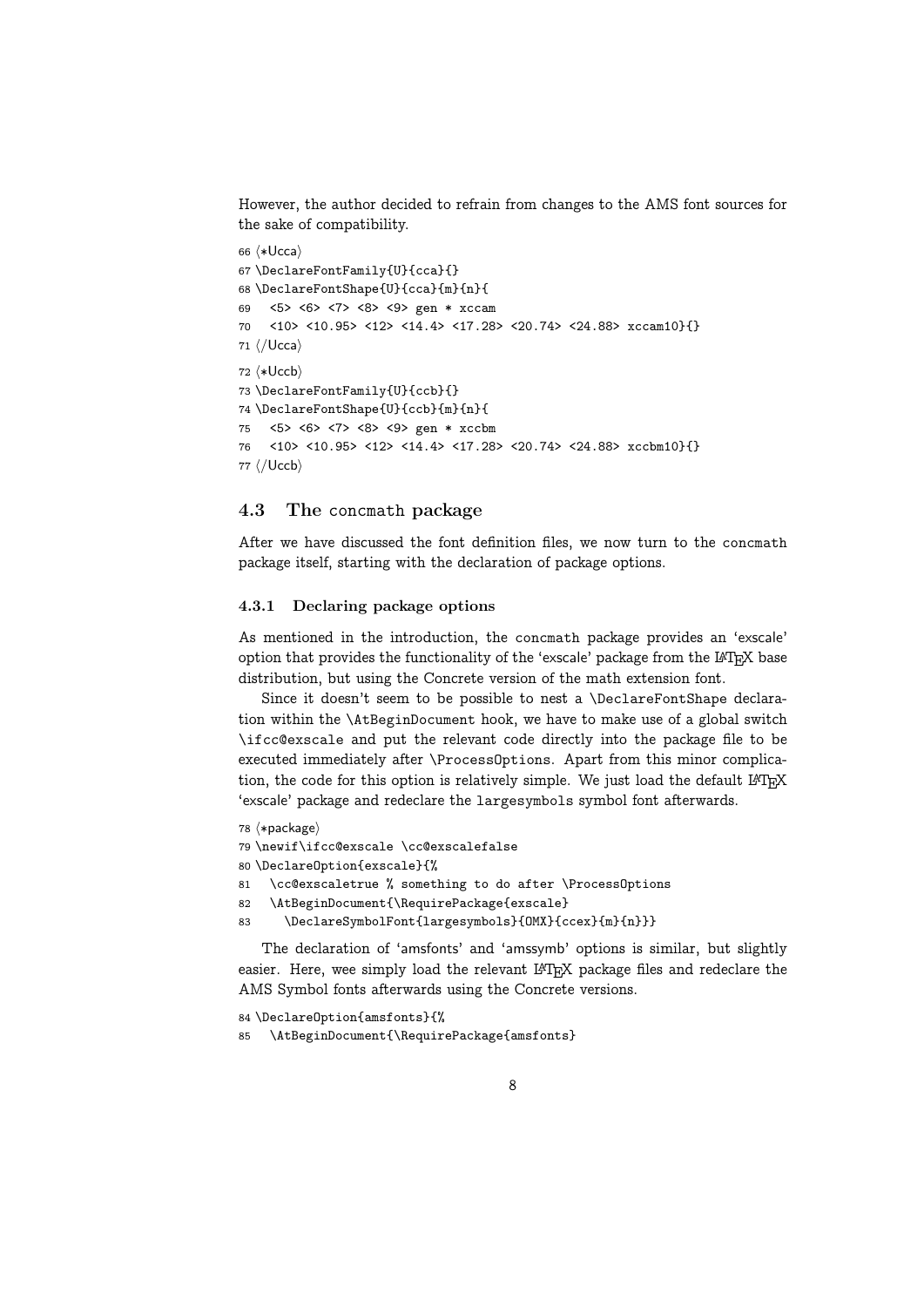```
86 \DeclareSymbolFont{AMSa}{U}{cca}{m}{n}
87 \DeclareSymbolFont{AMSb}{U}{ccb}{m}{n}
88 \DeclareSymbolFontAlphabet{\mathbb}{AMSb}}}
89 \DeclareOption{amssymb}{%
90 \AtBeginDocument{\RequirePackage{amssymb}
91 \DeclareSymbolFont{AMSa}{U}{cca}{m}{n}
92 \DeclareSymbolFont{AMSb}{U}{ccb}{m}{n}
93 \DeclareSymbolFontAlphabet{\mathbb}{AMSb}}}
```
Finally, here is the declaration of the 'boldsans' option that allows to globally turn bold titles and headings into sans serif semibold condensed, if that is what you prefer to use in combination with a Concrete Roman text font.

```
94 \DeclareOption{boldsans}{%
   \renewcommand{\bfdefault}{sbc}}
```
#### 4.3.2 Setting up defaults for text and math mode

Now, let's finish off the package file with the code to set up the defaults to use Concrete Roman and Concrete Math. For the text, we begin by setting the default text font family to Concrete Roman.

96 \renewcommand{\rmdefault}{ccr}

For the math, we redeclare all the standard symbol fonts using the Concrete versions. Since the encodings of these fonts are exactly the same as those of their Computer Modern counterparts, there is fortunately no need to repeat all the tedious \DeclareMathSymbol commands from fontmath.ltx.

```
97 \DeclareSymbolFont{operators} {OT1}{ccr} {m}{n}
98 \DeclareSymbolFont{letters} {OML}{ccm} {m}{it}
99 \DeclareSymbolFont{symbols} {OMS}{ccsy}{m}{n}
100 \DeclareSymbolFont{largesymbols}{OMX}{ccex}{m}{n}
101 \SetSymbolFont{operators} {bold}{OT1}{ccr} {bx}{n}
102 \SetSymbolFont{letters} {bold}{OML}{ccm} {b}{it}
103 \SetSymbolFont{symbols} {bold}{OMS}{ccsy}{b}{n}
```
After the math symbol fonts have been set up, we also have to redeclare the math alphabets to use the newly defined Concrete versions.

```
104 \DeclareSymbolFontAlphabet{\mathrm} {operators}
105 \DeclareSymbolFontAlphabet{\mathnormal}{letters}
106 \DeclareSymbolFontAlphabet{\mathcal} {symbols}
107 \DeclareMathAlphabet {\mathbf}{OT1}{ccr}{bx}{n}
108 \DeclareMathAlphabet {\mathit}{OT1}{ccr}{m}{it}
```
Finally, we have to adapt the definition of  $\delta$  distylenums from the LATEX format to use the Concrete version of the oldstyle numerals  $0.123456789$ . It is a little unfortunate that there is still one last remaining hard-wired reference to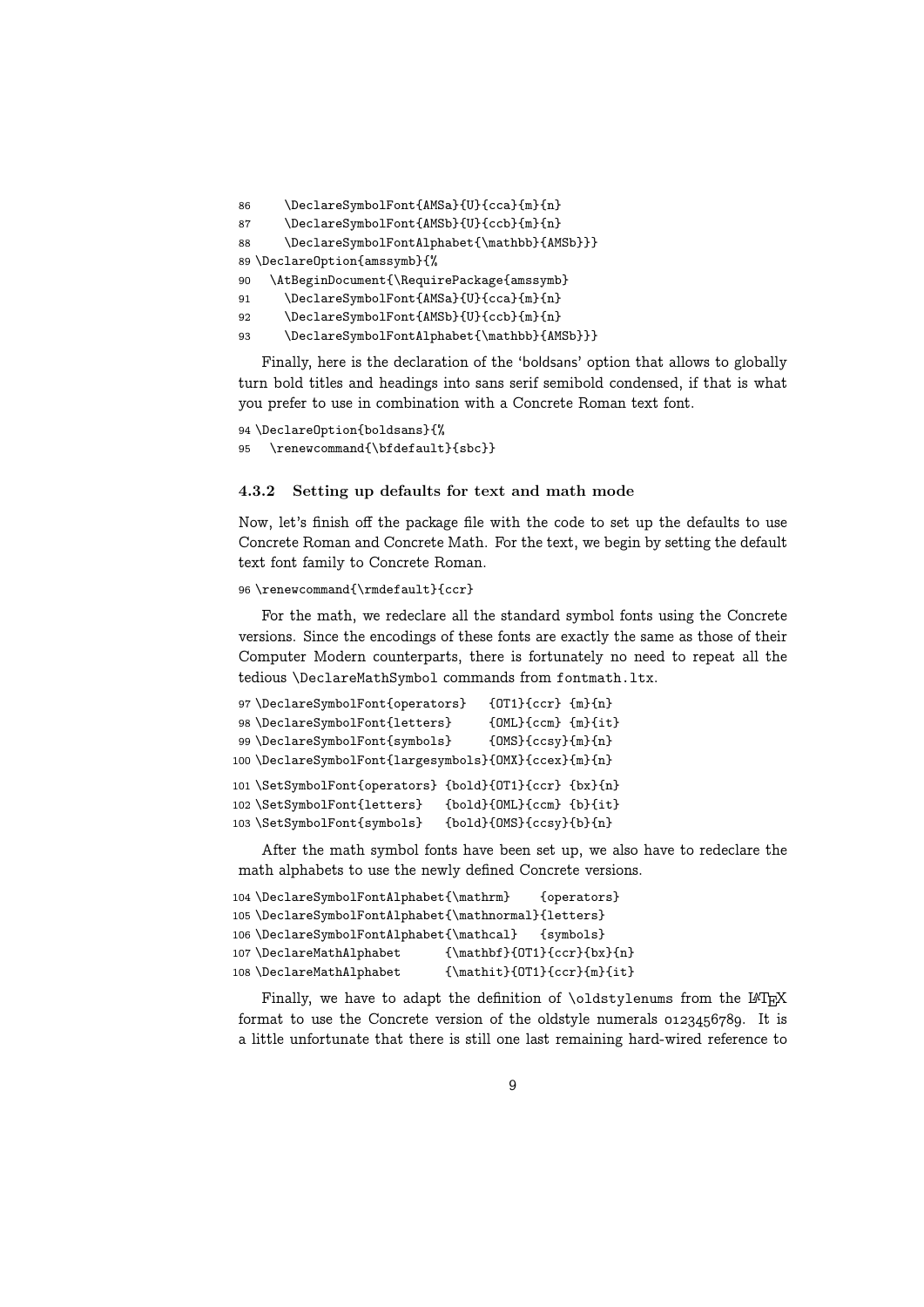Computer Modern fonts in latex.ltx, making it necessary to repeat the whole definition with trivial changes, but there's little we can do about it.

Since this package does not try to imitate the look and feel of Knuth's Concrete Mathematics, we don't bother about setting up equation numbers to be printed using oldstyle numbers. The latter is a design decision independent of the choice of fonts that's probably better left to the individual application.

#### 109 \def\oldstylenums#1{%

```
110 \begingroup
111 \spaceskip\fontdimen\tw@\font
112 \usefont{OML}{ccm}{\f@series}{it}%
113 \mathgroup\symletters #1%
114 \endgroup}
```
## 4.3.3 Executing options

After all the default values have been set up for Concrete Roman and Concrete Math, all that's left to do is to process the options and take special care of the 'exscale' option. The font shape declarations for the scaled version of the Concrete Math Extension font are embedded directly in the package file rather than an external font definition file, but they will be executed only if the \ifcc@exscale flag has been set true during the option processing.

```
115 \ProcessOptions
116 \ifcc@exscale
117 \DeclareFontFamily{OMX}{ccex}{}
118 \DeclareFontShape{OMX}{ccex}{m}{n}{
119 <-8> sfixed * xccex7 <8> xccex8 <9> xccex9
120 <10> <10.95> <12> <14.4> <17.28> <20.74> <24.88> xccex10}{}
121 \fi
122 \langle /package)
```
This concludes the implementation of the concmath package.

# Acknowledgement

Many features implemented in this package have been influenced by several other  $\Delta F$ <sub>EX</sub> packages [4, 5, 6] that provide a more or less similar functionality. The author has tried to remain compatible with these packages wherever possible, although some design decisions have been taken that may lead to subtle differences. Potential users are invited to analyze and compare these packages, and to choose whatever suits them best. We hope that even if you found that another package provides a better solution for your needs, you may have still learned something interesting about the background of the Concrete Roman and Concrete Math fonts from reading this documentation.